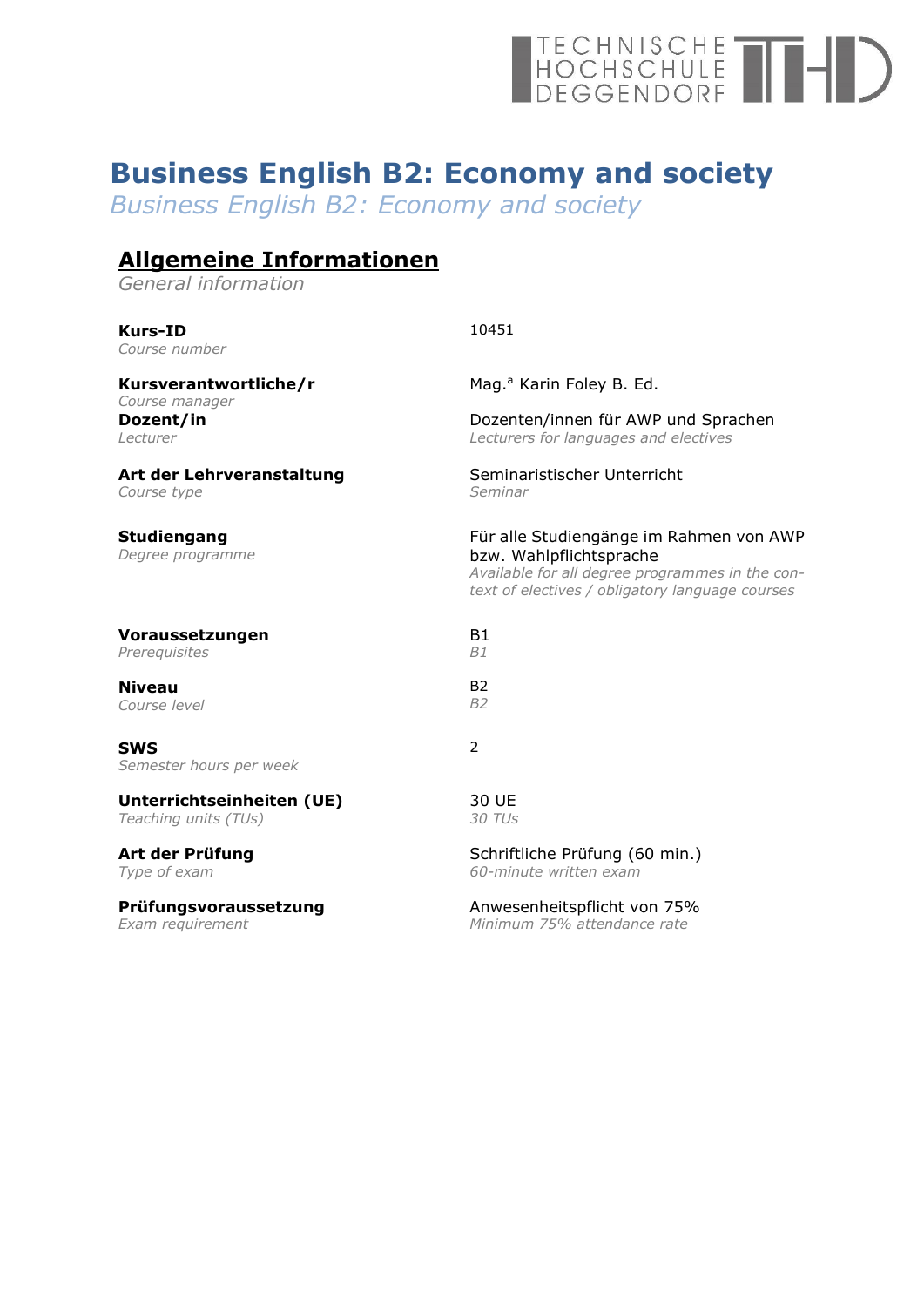#### **Ziele des Kurses**

*Course objectives*

Dieser Kurs vermittelt Studierenden **Wortschatz, Grammatik**, wie auch unterschiedliche Bereiche der **Sprachproduktion im gesellschaftlichen und wirtschaftlichen Kontext auf B2 Niveau.** Studierende verbessern darin ihre Englischkenntnisse und setzen sich mit Themen der Gesellschaft und der Wirtschaft auseinander.

*This course aims to build upon students' vocabulary and grammar knowledge as well as areas of language production in a societal and business English context at a B2 level. Students will improve their English language skills and deal with various topics of society and business.*

#### **Inhalte des Kurses**

*Course content*

Während des Kurses werden verschiedene Bereiche der **Gesellschaft** und **Wirtschaft** beleuchtet. **Diskussionen und Rollenspiele** helfen Studenten, um **Vorgänge** in Wirtschaft und Gesellschaft besser zu verstehen.

Themen, die während des Unterrichts besprochen werden, sind u.a.: **Arbeitsweisen und Trends in der Arbeitswelt, Zeitmanagement, Work-Life-Balance, Marketing, Werbung, Soziale Medien, Wachstumsmärkte, Globalisierung und internationaler Handel**, sowie **Geschäftskorrespondenz: E-Mails, Berichte, etc.** Ebenfalls werden **aktuelle** Weltgeschehnisse in den Unterricht miteinbezogen.

Der Fokus der Lehrmethoden liegt auf der Verbesserung der vier Hauptsprachfertigkeiten: **Hörverständnis, Sprechen, Lesen und Schreiben**, sowie der Optimierung von **beruflichen und sozialen Kompetenzen**. Angewendete Lehrmethoden sind beispielsweise **Gruppen- und Einzelarbeit, Minipräsentationen, Übungen zum intensiven Lesen und Hören, Rollen- und Grammatikspiele, Übersetzungen, Peer-Feedback, Arbeit mit Lernstationen**, und verschiedenen **Schreibaktivitäten** zur Vertiefung des erlernten Stoffes. Es werden wöchentlich Aufgaben zum Selbststudium gestellt.

*During the course, various areas of society and economy will be examined. Class discussions and role plays will be used to explore and simulate procedures related to topics on the economy and society.* 

*Topics discussed during class include: The changing world of work, time management, work-life balance, marketing, advertising, social media, emerging economies, globalization and trade, and business correspondence: email, reports, etc.*

*Instruction and learning methods focus on training the four cardinal language skills (speaking, listening, reading, and writing) and on enhancing professional and social competencies. They include group discussions and group projects, individual and team work (e.g. individual and group presentations), real- and role-playing, close reading and listening activities, interactive grammar exercises, method of loci, translations, peer feedback and review, learning stations, and various followup viewing and writing activities. Study assignments will be set on a weekly basis.* 

#### **Kursmaterial**

*Course material*

Material der Dozierenden